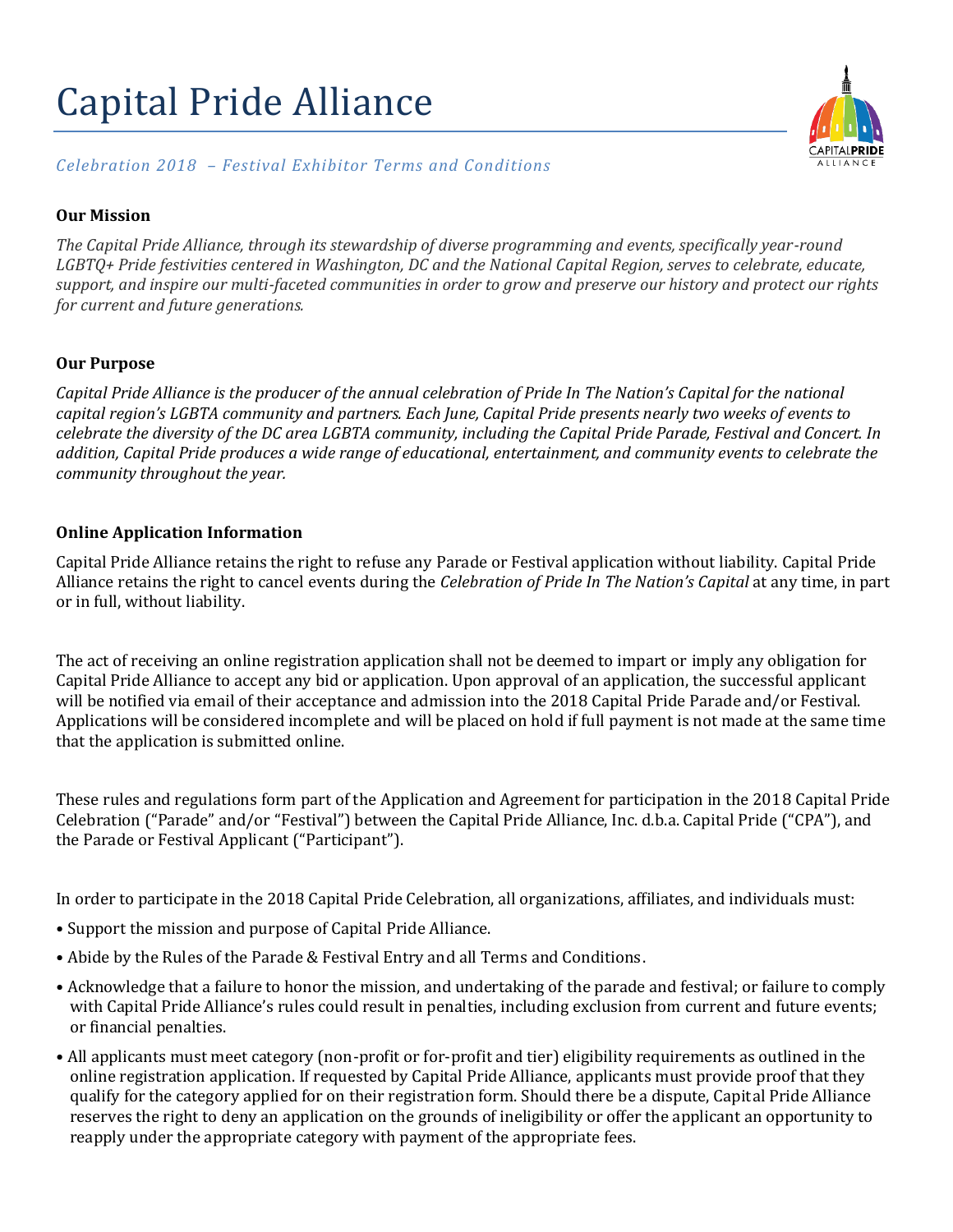Pride Parade and Festival participants who breach any of the terms and conditions may be banned from participating in present or future Capital Pride Events. Please note the Parade, Festival, and Concert are "rain-or–shine" events. Capital Pride Alliance does not assume any liability for bad or inclement weather or other factors outside the control of Capital Pride Alliance. **Refunds cannot and will not be made for any reason whatsoever.**



For further *Pride in the Nation's Capital* information visit our web site at www.CapitalPride.org. All applicants are deemed to have read and agreed to the following. By completing this registration application and submitting it for consideration the Applicant agrees to abide by the Terms and Conditions listed below:

# **WHEREAS**

On behalf of and with authority of the organization/ business/ individual making this application:

1) The Applicant confirms that they are of the age of majority and have the authority to assume full responsibility for the behavior of all persons participating in the events falling under this application. The Applicant further agrees to comply by and enforce all applicable laws and regulations in connection with the event.

2) The Applicant operates in a manner consistent with the celebration of Pride and the positive value of diversity and identity in the Lesbian, Gay, Bisexual, Transsexual, Transgender, Intersex, Queer/Questioning, 2---spirited and Allied communities.

3) The Applicant hereby declares that policies upholding equal opportunity and non-discrimination have been adopted, by which discrimination on the grounds of Race, Color, Creed, National Origin, Religious or Political affiliation, Sex, Age, Personal or Family Relationships, Disabilities, HIV/AIDS, Income Restrictions, Union Affiliation, Sexual Orientation and Gender Orientation is prohibited by the organization/business or individual.

4) Assignment of placement in the Parade and Festival is processed according to many criteria. Assignment of placement is at the sole discretion of Capital Pride. Should conditions dictate, Capital Pride reserves the right to reassign placement as necessary through the start of the events.

5) The Applicant specifically agrees that Capital Pride Alliance assumes no responsibility for damages to persons or property however caused, as a result of or pertaining to the participation and/or activities of the organization/business or individual. To the full extent permitted by law, the CPA shall not in any manner or for any cause be liable or responsible to any Participant or any other for any injury or damage to any person, business, or property in any way related to, or arising in connection with, the Parade or Festival. Any and all claims for such injuries or damages are hereby waived and Participant agrees to indemnify and hold harmless the CPA and directors, officers, staff, vendors, volunteers, and agents (the "Indemnified Parties") against any and all claims, liabilities, losses and expenses, including reasonable attorney's fees, imposed on, incurred by, or asserted against Indemnified Parties caused by any act or omission of Participant, or arising in connection with the activities conducted by the Participant in connection with the Parade.

6) The Applicant understands that alcoholic beverages and controlled substances are not permitted at the festival site (outside of beverage gardens) or on the Parade route or staging area.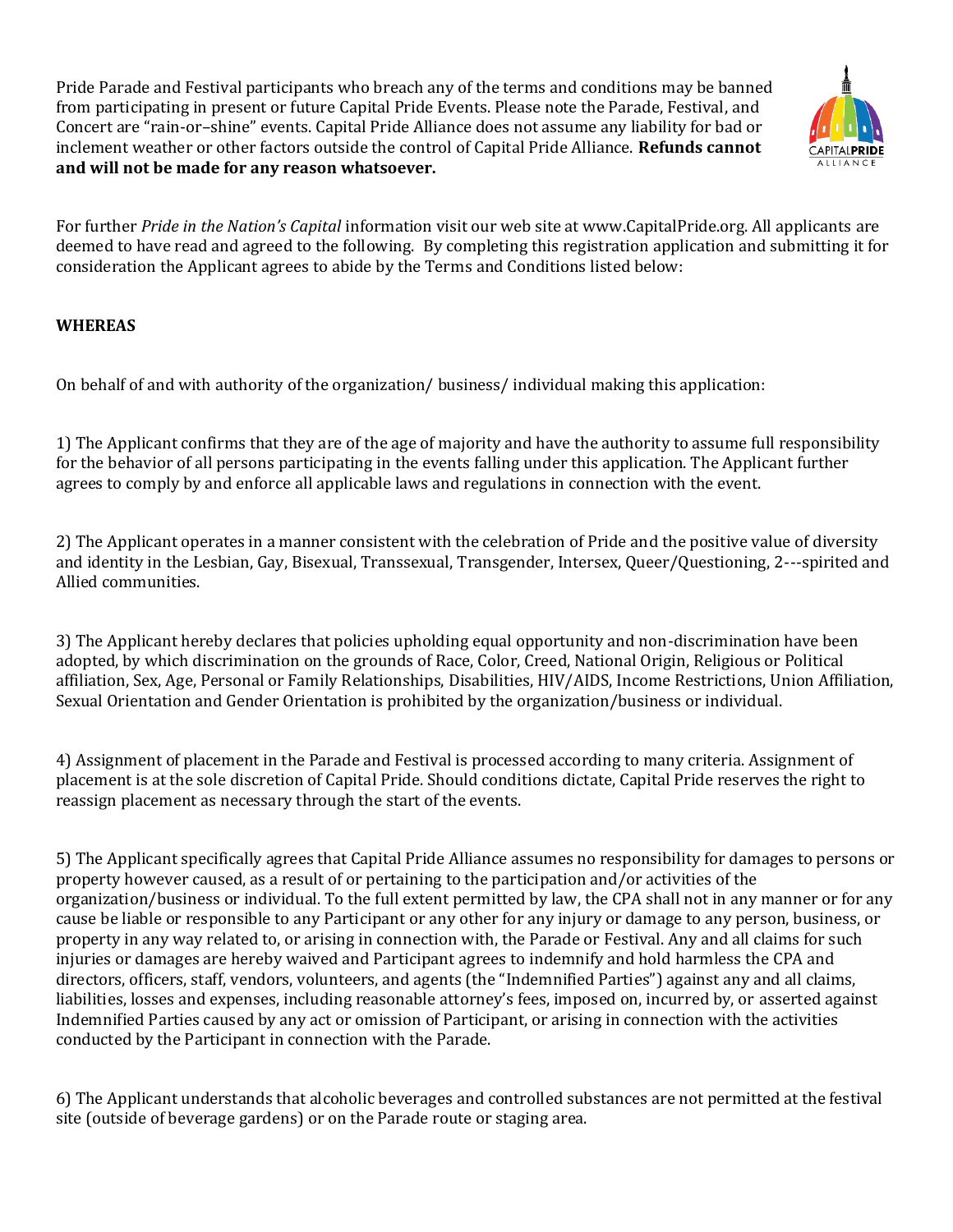7) Consequences



The Applicant understands and agrees that any breach of contract may result in one or more of the following consequences:

- a) Refusal of permission to participate in the Pride Parade and/or Festival
- b) Forfeiture of any and all registration fees
- c) Removal from participation during the Pride Parade and/or Festival
- d) Financial penalties
- e) Legal action with respect to Breach of Contract and/or Trespassing
- f) Exclusion from participation in future events
- g) Application of criminal charges
- h) Legal action to recover monetary costs related to actions by the participants, including damage to property, court fines and fees resulting from lawsuits or charges against CPA

## **8) Financial & Contractual Requirements**

- a) Refunds cannot be made for any reason.
- b) All fees are payable online by CREDIT CARD. Capital Pride Alliance accepts Discover, American Express, Visa & MasterCard; cash will not be accepted.
- c) Applicants that are unable to pay with a credit card will be charged a processing and bank fee.
- d) Applications will not be processed if payment is incomplete. The next applicant on the waiting list will be contacted immediately and presented with an opportunity to register.
- e) Terms: Before May 1, 2018, net 30 days; registration is not confirmed and will be cancelled if not paid within 30 days.
- f) Absolutely no applications will be considered after May 1, 2018 if full payment is not made with a credit card at time of registration.
- g) If payment is not received by invoice due date, your registration will be cancelled. Should your organization re-register, the discounted rate of the original application is not valid and the applicant will be responsible for the full payment amount.

### **9) Parade Terms:**

a) Participant understands the 2018 Capital Pride Parade will take place on Saturday, June 9, 2018. Parade check-in varies by contingent type between 1:30 – 4:30pm. The "period of the Parade" shall be from kickoff at 4:30pm until the conclusion of the Parade, when the last float passes 14th and R Streets, NW.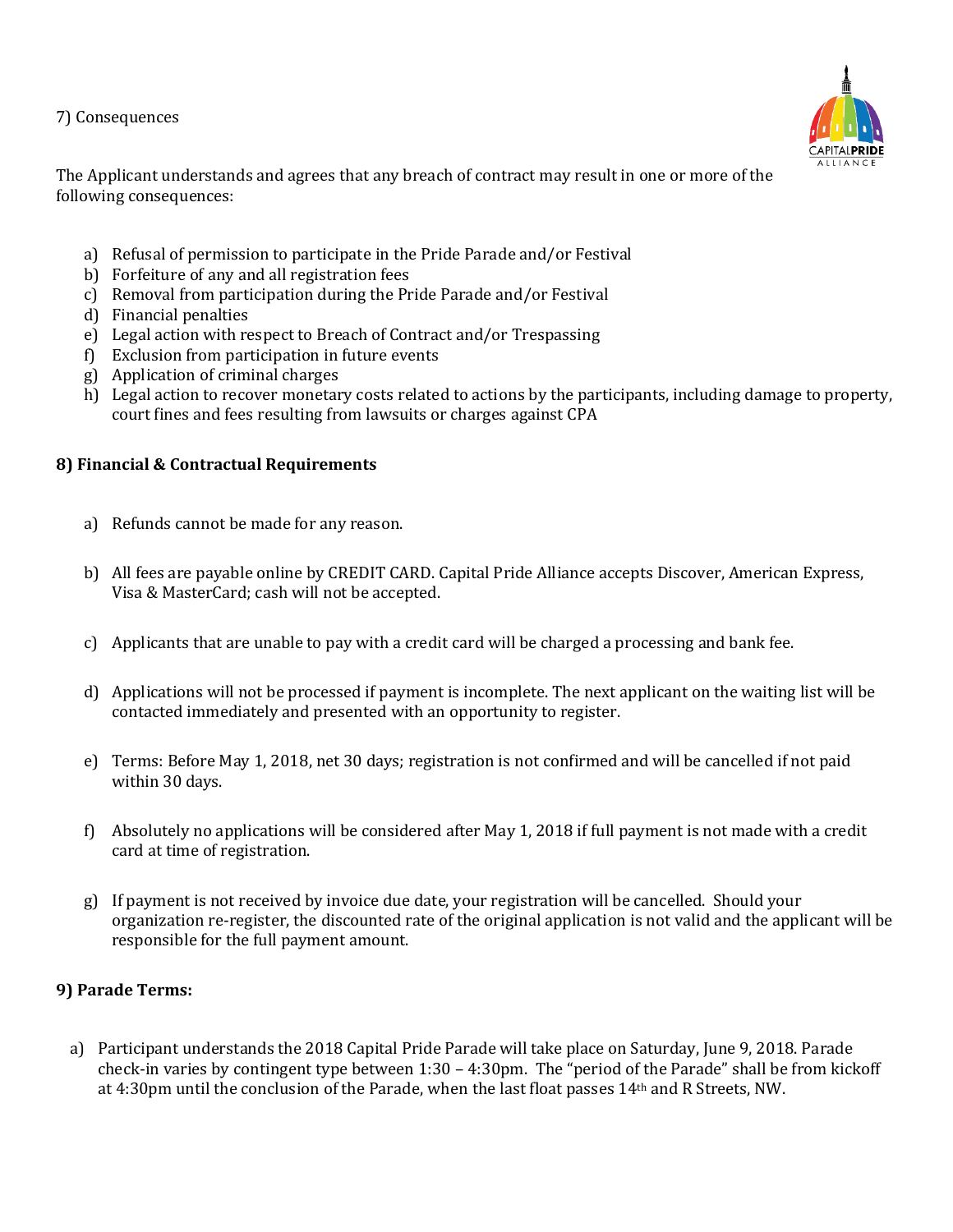b) All participants must attend an orientation meeting to discuss final assembly and participation regulations, and to receive Parade assembly time, and assembly instructions (location and time TBA). Participants located outside of the Washington Metropolitan area may make other arrangements to meet this requirement.



- c) Participant fees for all Applications are non-refundable. There is no "rain date" should the Parade be canceled or shortened due to inclement weather and no participant fees are refundable in the event of cancellation due to acts of God, fire, natural disaster, terrorism, war, military hostilities, or any other force majeure events, or cancellation by government agencies.
- d) The Applicant will not present any messages --- verbal, written, in imagery or otherwise --- that promotes or condones violence or the incitement of hatred. Participants shall conduct themselves in a professional and courteous manner.
- e) The Applicant will respect the right of all members and supporters of the lesbian, gay, bisexual, transgender, and allied communities to participate in the 2018 Celebration of Pride In The Nation's Capital Pride Parade and/or Festival.
- f) All applicants are encouraged to coordinate their messaging with the theme of 2018 Celebration of Pride In The Nation's Capital or in solidarity with the LGBTA communities.
- g) Each contingent may represent one organization. Sponsoring organizations and loosely affiliated partner organizations require a separate registration, unless this requirement is specifically waived in writing by an authorized representative of CPA.
- h) Contingent types vary, but all include up-to 100 participants. Participants may select ONE (1) of the following types:
	- a. Float or Pulled Trailer
	- b. 1 vehicle
	- c. Up to 5 motorcycles
	- d. Up-to 100 walkers only

If additional vehicles, motorcycles, or participants are necessary, organizations have the opportunity to add a limited number of vehicles, motorcycles, or participants during the registration process.

# **10) Floats, walkers and vehicles in the Parade:**

- a) The Applicant agrees to build their float and or vehicle to the following specifications: Float dimensions may not exceed 9' wide x 48' long x 14' high (street to highest point). Trailers must be towed by an accompanying vehicle and have a turning radius of not less than 90 degrees. All floats and trucks must have handrails or stabilizing line to prevent participants from falling off the float.
- b) Participant shall not use any apparatus, device, equipment, or material that shall in any manner be objectionable to other Participants or to spectators, or that shall in any manner be dangerous or calculated to cause injury to any persons coming into contact with them or the residents or property along the Parade route. The CPA has the sole right to determine whether such apparatus, device, equipment, or material is consistent with this provision and may require immediate removal.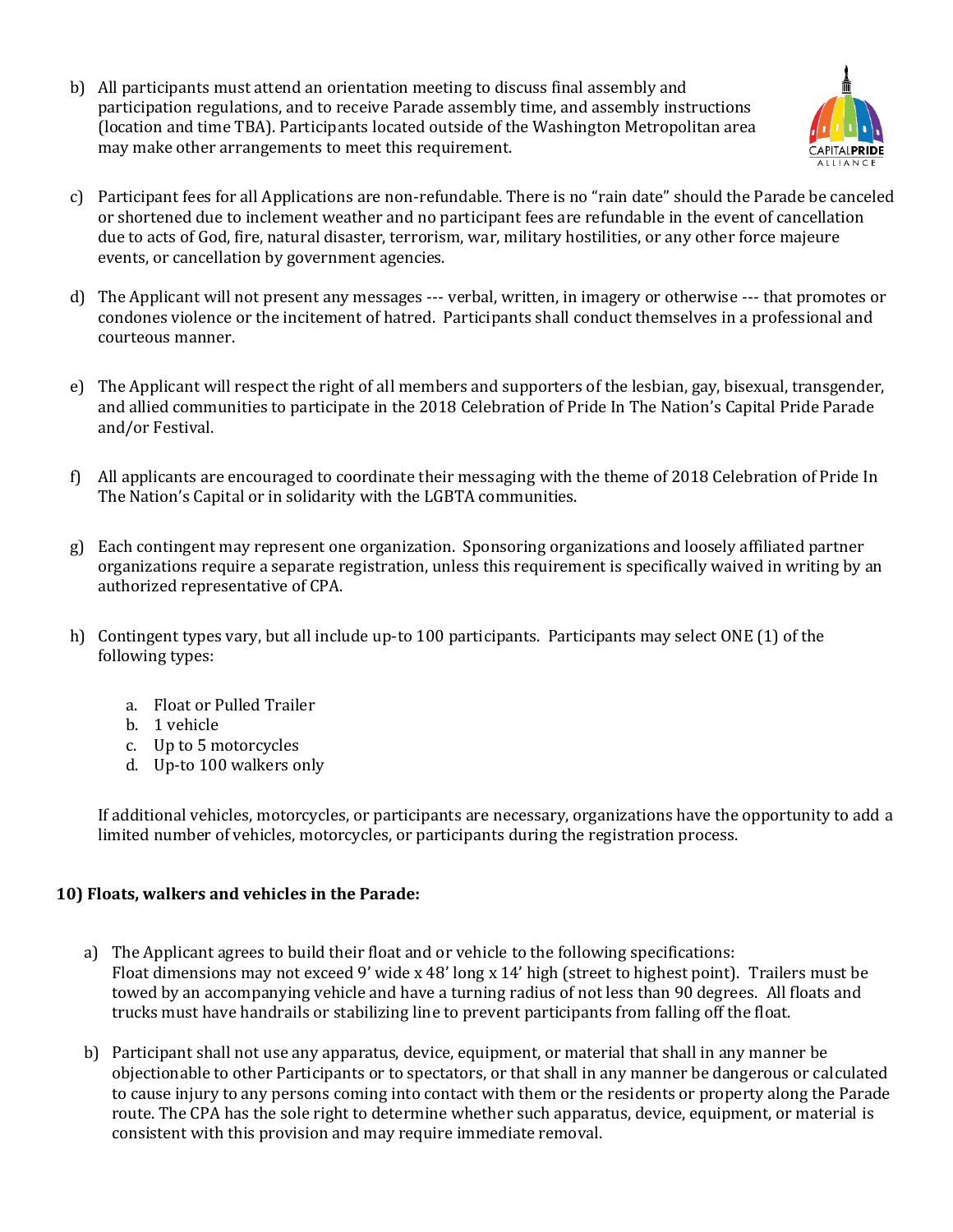c) No Participant shall operate amplification equipment or voice or audio reproducing equipment that would cause annoyance to other Participants, to spectators of the Parade, to the residents and/or businesses along the Staging or Parade route or in excess of allowable levels according to government regulations. While in the Staging Area, Participants are permitted to conduct brief sound checks on audio equipment, but under no circumstances may any Participant in the Staging Area play music continuously through their audio system. The CPA has the sole right to determine whether a Participant is operating in a manner consistent with this provision, and has the right to order the immediate cessation of such activity.



d) Participant must make provisions for the safeguarding of goods, materials, equipment, and displays at all times. The CPA shall in no way be liable for Participant's failure to make provision for the safeguarding of such items, and Participant agrees to indemnify and hold harmless the CPA for any such failure to make such provisions.

- e) Participants and contingents are responsible for picking up and cleaning the Staging Area and parade route with their appropriate contingent. Contingents and participants with confetti or items that are thrown from the contingent shall be monitored by parade officials and any contingent that does not self-cleanup shall incur fines or fees associated with cleanup by the District of Columbia Department of Public Works.
- f) The Applicant understands that the driver of any vehicle participating in the Parade must possess a valid Driver's license in the class appropriate to the vehicle, and appropriate insurance available for presentation at all times on the day of the Parade. The Applicant understands that any driver who is unable to produce a valid license or insurance will be removed from the Parade.
- g) Any driver who is found to be intoxicated or with controlled substances or alcohol on their persons or in their vehicles will be removed from the Parade.
- h) The Applicant agrees that all drivers of motorcycles, or any other vehicle that requires such protective gear, must wear the appropriate riding gear, including helmets, while riding their vehicles.
- i) The Applicant will comply with the rules and regulations of the staging area. Floats are to arrive readymade with only final touches being applied within the staging area.
- j) The applicant acknowledges that upon completion of the Parade route, floats will be ushered into an immediate de-staging area where they will be dismantled to road-ready form within 10 minutes. Road ready vehicles are vehicles deemed to be safe on public roads in accordance with the Highway Transportation Board.

# **11) Washington, DC Municipal Requirements**

- a) Participant represents and warrants that the Participant has or will maintain throughout the conclusion of the Parade appropriate insurance policies and coverage limits for all vehicles, property, and individuals participating in the Parade on behalf of the Participant, and that CPA is, or will be, named as an insured under such policies for the period of the Parade. Participant will provide CPA with a copy of such policies upon CPA's request. The CPA shall in no way be liable for Participant's failure to obtain proper insurance, and Participant agrees to indemnify and hold harmless the CPA for any such failure to obtain insurance.
- b) All floats and trucks must have handrails or a stabilizing line to prevent participants from falling off the float.